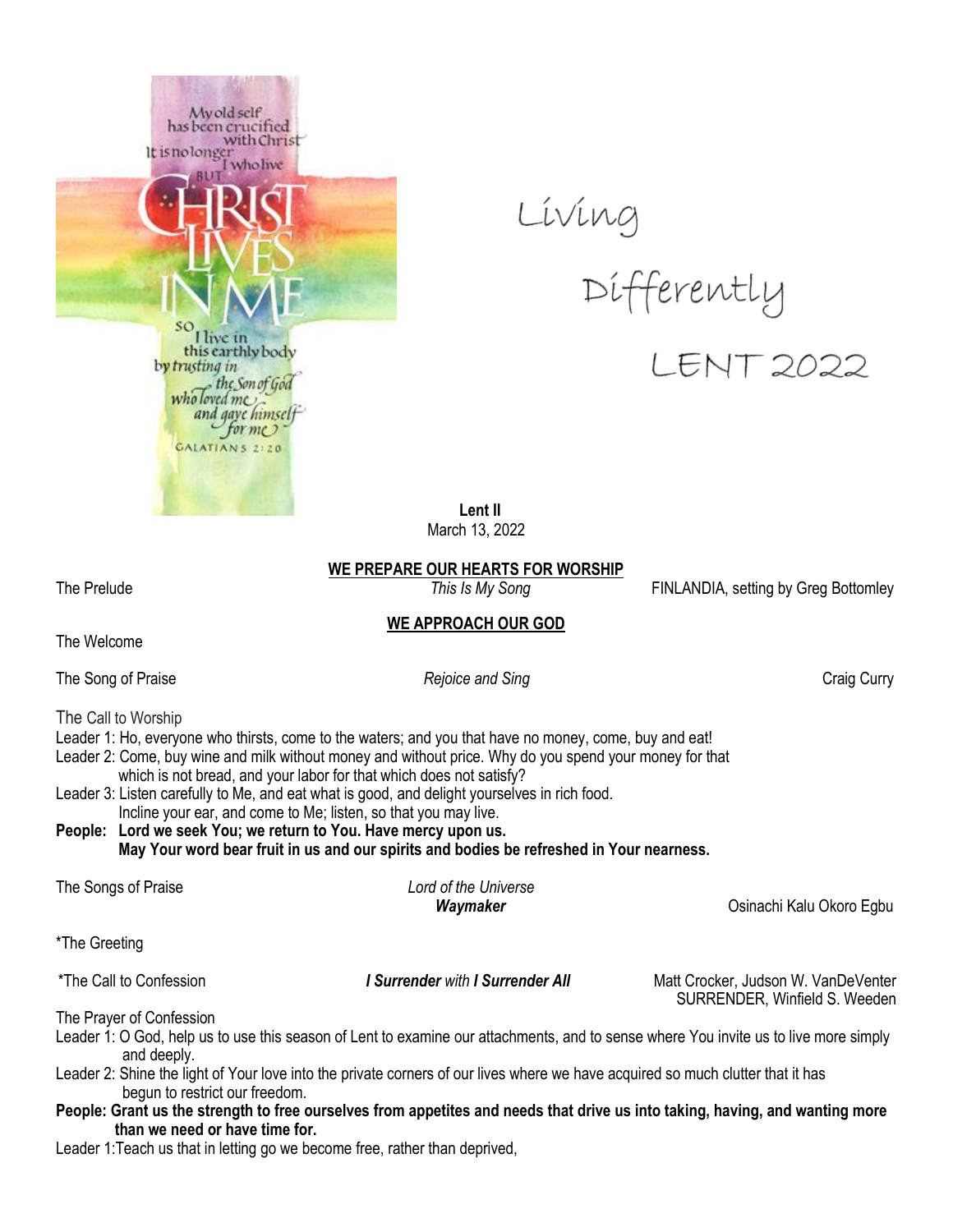| Leader 2: generous rather than covetous,<br>Leader 1: and spacious rather than restricted.<br>Leader 2: We offer You our Lenten observance,                                                                            |                                                      | People: And today we place our feet on the road to Easter, and walk the way that You have walked before us. Amen.                  |
|------------------------------------------------------------------------------------------------------------------------------------------------------------------------------------------------------------------------|------------------------------------------------------|------------------------------------------------------------------------------------------------------------------------------------|
| *The Assurance of Forgiveness                                                                                                                                                                                          | <b>This Is Amazing Grace</b>                         | Phil Wickham, Jeremy Riddle, Josh Farro                                                                                            |
|                                                                                                                                                                                                                        | <b>WE HEAR GOD'S WORD</b>                            |                                                                                                                                    |
| The Prayer for Illumination                                                                                                                                                                                            |                                                      |                                                                                                                                    |
| The Scripture Lesson<br>Leader: This is the Word of the Lord<br>People: Thanks be to God.                                                                                                                              |                                                      | Luke 13:1-9                                                                                                                        |
| The Message                                                                                                                                                                                                            | "Living Differently: Honesty and Truth-telling"      |                                                                                                                                    |
| The Prayer of Thanksgiving, Intercession and the Lord's Prayer                                                                                                                                                         |                                                      |                                                                                                                                    |
|                                                                                                                                                                                                                        | <b>WE RESPOND TO GOD'S GOODNESS</b>                  |                                                                                                                                    |
| The Offering of Our Tithes and Gifts<br>The Offertory Prayer                                                                                                                                                           |                                                      |                                                                                                                                    |
| The Offertory Hymn                                                                                                                                                                                                     | <b>We Pray for Peace</b>                             | Carolyn Winfrey Gillette, FINLANDIA, Jean Sibelius                                                                                 |
| The News of the Church Alive                                                                                                                                                                                           | (Please sign and pass the friendship registers.)     |                                                                                                                                    |
| *The Sending Song                                                                                                                                                                                                      | <b>There Is a Redeemer</b>                           | Melody Green                                                                                                                       |
| *The Benediction                                                                                                                                                                                                       |                                                      |                                                                                                                                    |
| *The Postlude                                                                                                                                                                                                          | Jerusalem                                            | <b>Charles Hubert Hastings Parry</b>                                                                                               |
| *All who are able, please stand                                                                                                                                                                                        |                                                      |                                                                                                                                    |
| Bulletin & Screen Image: Galatians 2:20 ©Timothy R. Botts / Eyekons<br>Singer; Organist - Patty Pratt; Youth Praise Singers; Praise Team<br>The Prayer of Confession is by Ann Siddall, Stillpoint Spirituality Centre |                                                      | Worship Leaders: Preaching -Pastor Bud Pratt; Liturgists - Pastor Matt Cook, Reid Dykstra, Susan Kooima; Pianist - Bethany         |
| Please follow our church social media pages:<br>Instagram: frcgrandville<br>Facebook: First Reformed Church                                                                                                            |                                                      |                                                                                                                                    |
| <b>Stewardship Update:</b><br>March 6 Collection Plate<br><b>Online Giving:</b><br>Total Offering:                                                                                                                     | 14,049.00<br>\$6,226.00<br>$\overline{\$}$ 20,275.00 |                                                                                                                                    |
| Average weekly offering needed<br>to make 2022 budget<br>2022 Annual budget<br>Text to Give - 616-208-4301                                                                                                             | \$18,258.00<br>\$949,429.00                          |                                                                                                                                    |
| A Reminder from the Deacons:                                                                                                                                                                                           |                                                      | Mombors who boys picked up their 2022 offering equalgons moy boys potional that there is an equalgons included for Defermed Church |

Members who have picked up their 2022 offering envelopes may have noticed that there is an envelope included for Reformed Church in America assessments. Each year, our church pays approximately \$100 per confessing member to the denomination in assessments. If you would like to help our congregation offset these costs, your gifts are welcome at any time using that envelope. Thank you for your continued support.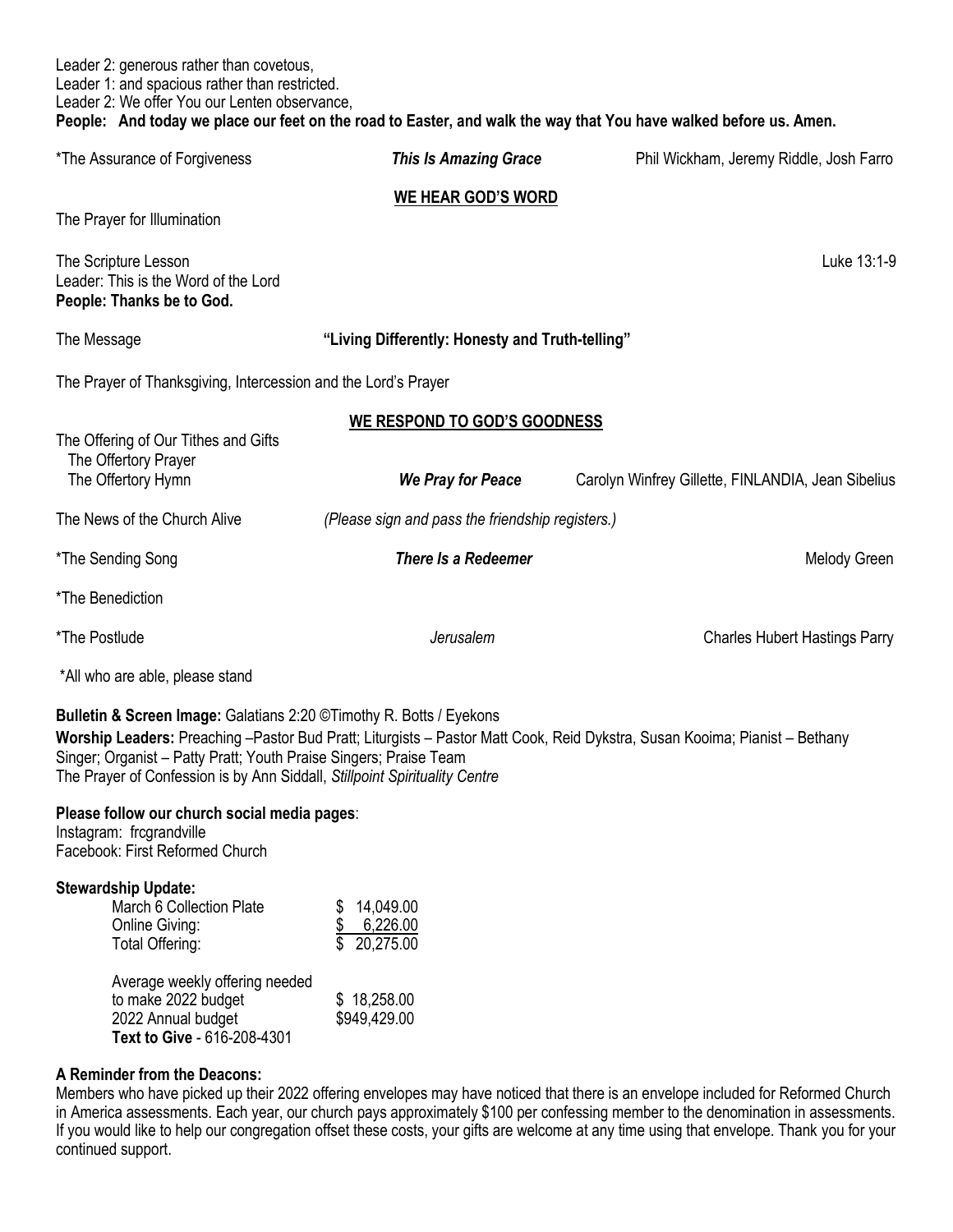### **TODAY'S HAPPENINGS**

## **Sunday Children's Programming Schedule:**

**1st and 2nd Sunday of the month:**

Nursery ages - can be dropped off in the nursery when you arrive & picked up after the worship service.

Ages 3 years – Kindergarten can be dropped off in room #113 South when you arrive and picked up after the worship service. 1st Grade-5th Grade can be dropped off in the downstairs Assembly Room when you arrive and picked up after the worship service. **Please note:** We are following Grandville Public School Covid guidelines, so masks are required for kids, as well as our volunteers at this time.

**Middle School** (6th - 8th grades) & **High School** (9th - 12th grades) **Sunday School** meets in the Youth Lounge following worship. Donuts provided.

**Middle School youth group** meets on Sundays from 4:00pm - 5:30pm in the Youth gym. We will be playing the indoor mini-golf today! Bring friends!

**High School youth group** meets on Sundays from 6:30pm - 8:00pm in the Youth gym. We will be playing the indoor mini-golf tonight! Bring friends!

## **YOUTH HAPPENINGS**

Young Life (9<sup>th</sup>-12<sup>th</sup> grade) – meets Monday, March 14, at 7:27pm at church. Questions? Contact Jon Hull at [jon@firstgrandville.org](mailto:jon@firstgrandville.org) or 517-803-5686.

WyldLife (7<sup>th</sup>-8<sup>th</sup> grade) – Meets the 1<sup>st</sup> & 3<sup>rd</sup> Tuesdays of the month in the Family Life Center. Contact Paige Corfixsen – 616-710-0865 or Emma Kukla – 616-666-4811 with questions.

## **Youth Mission Trip fundraisers:**

**Pop can drive** - There will be a labeled trash can in the Youth Lounge all year for you to drop off your empty cans.

**Maple Tree Preschool Registration** - Preschool registration for 2022-2023 has begun! If you know of a family looking for a preschool, please have them check out [www.mapletreepreschool.org](http://www.mapletreepreschool.org/) and [Maple Tree Preschool's](https://www.facebook.com/Maple-Tree-Preschool-107534002642706) Facebook page.

**College Scholarships:** Scholarship forms are available in the office (on the shelf under the mailboxes) or online. These are for anyone who is a member of church and going to college in Fall 2022. They are due in the office no later than **Friday, April 8, at noon.**

### **OTHER HAPPENINGS**

**Anna Circle** – meets the 2nd and 4th Tuesdays of the month from 9:30am – 11:00am in the upstairs small adult ed room. We are studying the book *No Offense* by Craig Groeschel.

**Esther Circle** – meets the 1<sup>st</sup> Tuesday of the month at 9:30am in the upstairs adult ed room. We are studying the Twenty Third Psalm.

**Women in the Word** – meets Wednesday mornings at 9:30am in the upstairs adult ed room. We didn't get through all the videos this past week so this will be our last Bible study until the fall. Questions? Call Marilyn Stelma – 616-450-6008

**Men's Bible Study** meets on the second and fourth Thursday of each month at 2:30 PM. We meet at Marge's Donut Den, 1751 28th St., Wyoming, MI. Our leaders are David Bast and Mark Davis. All are welcome!

**Bells of Joy –** Tuesdays, 6:30pm

**Chancel Choir** – Wednesdays, 7:00 – 8:00pm

**FOCUS** – Wednesday, March 16 – Chicken square dinner begins at 5:30 PM. Covid protocols are in place. . Classes for kids and adults begin at 6:30pm. Chancel choir meets from 7:00-8:00pm. The adult ed class (taught by Pastor Bud) titled "**G**O **E**AT **P**OP **C**ORN" (a study of Galatians, Ephesians, Philippians, and Colossians) starts at 6:30 PM on Wednesdays.

**You're Invited for a FREE Dinner & a Movie!** Join us at South Grandville Church (4130 Wilson Ave., Grandville) on March 18. Dinner will be served starting at 5:45; the movie will start at 6:30. The movie is *Sabina: Tortured for Christ, the Nazi Years*, the story of how God's love transformed an ambitious, atheistic hedonist into one of the greatest Christian women of the 20th century. The film opens with Sabina Wurmbrand risking her life to show Christ's love to a trio of Nazi soldiers. Why? Why would a Jewish Christian risk her life to help her enemies – members of the army that killed her entire family? Experience the amazing true story that has redefined the concepts of love and forgiveness for millions around the world. The movie is rated PG-13; childcare will be available.